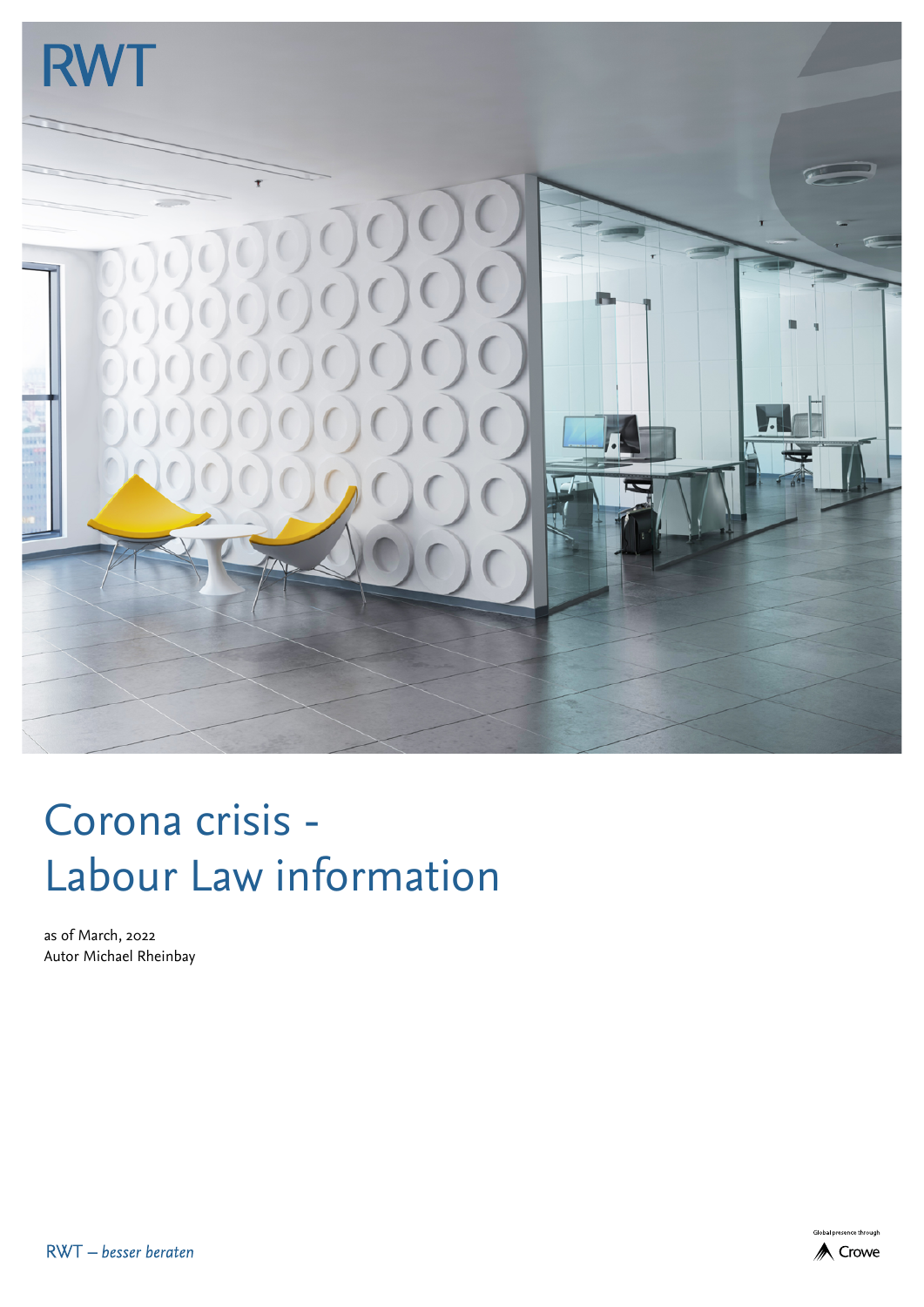## Information on reduced working hours

#### **1. Can employers unilaterally order reduced work hours?**

Yes, if there is a legal basis for doing so, e.g. in a collective agreement, a works agreement or in the employment contract. Otherwise, an individual agreement with the employees is required.

#### **2. Is the approval of a works council required?**

Yes, if a works council exists. If reduced working hours are negotiated in a works agreement, this should also constitute approval.

#### **3. Does the reduced working hours have to be reported to the responsible employment agency or applied for at the agency?**

Yes, the loss of working hours must be reported to the responsible employment agency:

- In writing or by e-mail by the employer or works council
- Responsible is the employment agency (Agentur für Arbeit), in whose district the company is located
- With substantiation of the considerable loss of working hours and the operational requirements for reduced hours compensation benefit
- By the end of the month in which reduced working hours compensation benefit should begin, immediately in the event of an unavoidable event

The employment agency (Agentur für Arbeit) must immediately inform the employer in writing whether, on the basis of the facts presented and substantiated by plausible evidence, there has been a considerable loss of working hours and whether the operational requirements have been met. If this is the case, the application for reduced working hours compensation benefit can be submitted, see 4.5.

#### **4. What conditions must be met for granting reduced hours compensation benefit according to SGB III?**

These adjustments are effective retroactively as of March, 1st 2020 and are also paid retroactively. The adjustments were largely extended until June  $30<sup>th</sup>$ , 2022.

#### **4.1 Significant loss of work with loss of earnings**

- Based on economic reasons or unavoidable event: "A loss of working hours due to or as a consequence of the coronavirus and/or the associated safety measures is usually based on an unavoidable event or on economic reasons within the meaning of § 96, Subsection 1, No. 1, SGB III. Compensation for the loss of working hours with the help of the cyclical short-time work allowance is thus generally possible." (press release no. 8 of the Regionaldirektion Baden-Württemberg of the Agentur für Arbeit of 6.2.2020)
- Temporary (duration currently up to 48 months, but at the latest until June  $30^{th}$ , 2022)
- Unavoidable (previously remaining leave, planned leave, use of permissible working time fluctuations, in particular reduction of time credits within certain limits ≠ Leave with conflicting priority holiday wishes of the employee)

**NEW:** Employees' working time accounts need not be run down to minus hours! However, this adjustment now only applies until June  $30<sup>th</sup>$ , 2022.

• In the respective calendar month (entitlement period), **at least 10 %** (NEW, previously 1/3) of the Contractors employed in the company are affected by loss of remuneration of more than 10 % of the gross monthly remuneration

#### **4.2 Corporate requirements**

- at least one employee employed in the company
- also an operating department counts as company in this sense